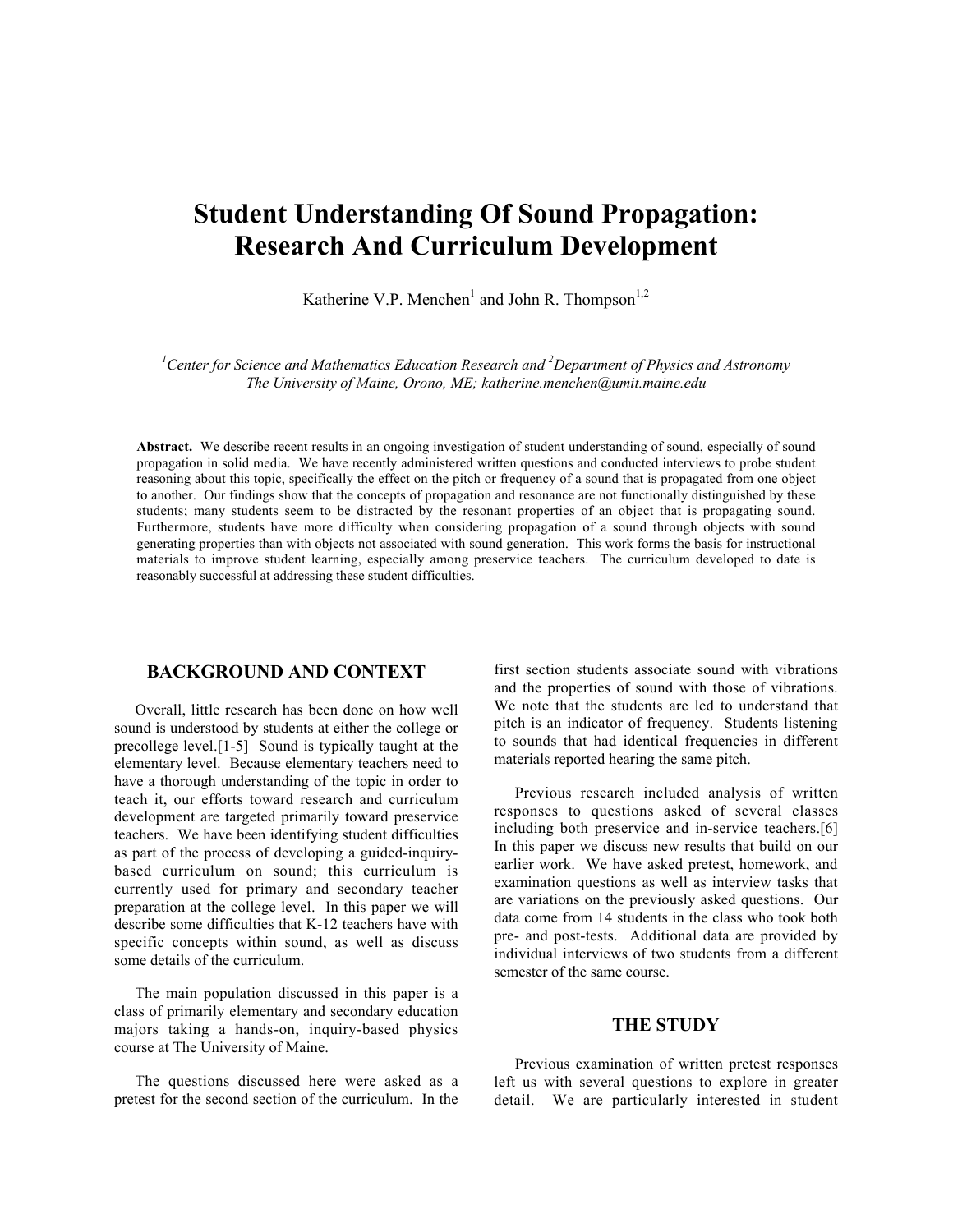understanding of propagation of sound through various materials. In particular, we study student conflation of transmitted pitch with the resonant properties of the material propagating the sound. In the basic scenario, a tuning fork is struck and then placed on a wooden meter stick, at the other end of which is a second tuning fork, already in contact. The students are asked if a sound will be heard from the second tuning fork, and (if so) what frequency the sound will have. Variations on this question (illustrated in Figure 1) include changing the connector material or the size of the second tuning fork. One additional variation involves the use of a light bulb as the second object.



Figure 1. Format of question posed to students, including variations. The theme of this question is that fork A is struck and placed on the "connector"; students are asked to predict what sound will be heard from Object B. Variations concern the material of the connectors and the type of object at the end of the connector.

The responses students provide on written questions may lack sufficient detail to allow us to understand the students' thinking. Thus, an interview protocol was developed based on the written questions to clarify vague or ambiguous student explanations, rather than resorting to unwarranted interpretation of written responses. Interview subjects were encouraged to explain where their answers came from, and were not given any answers until the interview was completed. The subjects were probed to determine their understanding of (1) how the length of a tuning fork affects the pitch produced when the fork is struck, and (2) what causes the tuning fork to make a sound. Both subjects demonstrated adequate understanding of these two concepts. Subjects were then asked about the scenarios shown in Figure 1 that involve a second tuning fork as Object B. In addition, a variation was asked in which a string is used as the connector and Object B is a plastic cup.

# **RESULTS AND DISCUSSION**

The data obtained from these questions point to three ideas that various students seem to hold about what characteristics of this system affect the frequency of the propagating sound: the material of the connector, the size of the second tuning fork, and whether or not the second object is typically associated with a specific frequency. We discuss these three ideas below, along with relevant information about the curriculum and post-test data.

#### **Material of Connector**

Earlier data suggested that students may think the material of the connecting bar alters the pitch of the sound heard at the far (right) end of the bar. In order to explore this issue, we asked a version of the pretest using identical forks, first with a wooden meter stick, and second with an aluminum bar of the same length. The students were aware that the tuning forks were also made from aluminum. Using identical forks allows us to filter out responses influenced by the size of the final tuning fork (discussed in the next section). Students were asked to compare the pitch heard at the second fork in the two situations. Responses to this pretest are summarized in columns 1 and 3 of Table 1. This question yielded an interesting result: the majority of students discussed the volume of the sound heard with the aluminum relative to the wood, rather than the pitch; the students who did mention frequency in this part of the question gave no reasoning for their response.

| <b>TABLE 1. Results for question varying connector but</b><br>with an identical tuning fork as Object B. $N = 14$ . |               |       |                           |       |  |  |
|---------------------------------------------------------------------------------------------------------------------|---------------|-------|---------------------------|-------|--|--|
| Connector                                                                                                           |               | Stick | Wooden Meter Aluminum Bar |       |  |  |
| <b>Response</b>                                                                                                     | Pre-          | Post- | Pre-                      | Post- |  |  |
|                                                                                                                     | test          | test  | test                      | test  |  |  |
|                                                                                                                     |               | 13    | $\mathfrak{D}$            | 12    |  |  |
| Lower than $f_4$                                                                                                    |               |       |                           |       |  |  |
| Higher than $f_4$                                                                                                   |               |       |                           |       |  |  |
| Frequency<br>not specified                                                                                          | $\mathcal{L}$ |       | 8                         |       |  |  |
| No sound                                                                                                            |               |       |                           |       |  |  |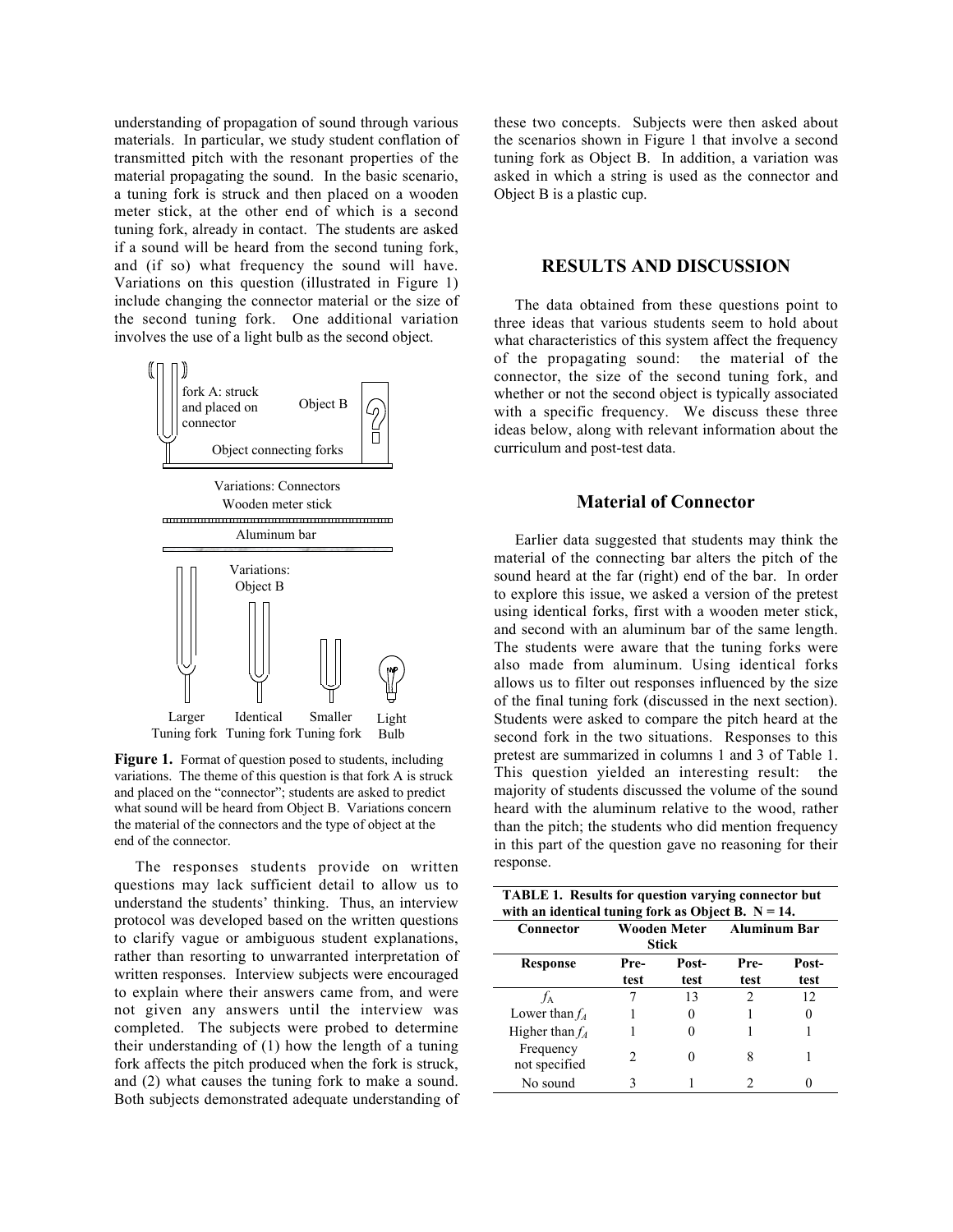After working through the first section of the curriculum, students easily grasped that the size of a tuning fork affected the pitch it produces when struck. Some students seemed to be extending that effect to the connector. This interpretation is supported by Mark (pseudonym), who gave this response in an interview. Mark explained that the pitch heard in the meter stick "would be lower, because it's bigger than the tuning fork, … and it'll have a lower sound."

After taking the pretest, students explore a variety of different arrangements. Students listen as sound propagates from a tuning fork to each of the following: a short aluminum rod, a meter stick, and two meter sticks clamped together at a 90˚ angle. A "telephone" made of cups and string provides another means for exploring propagation; a tuning fork then replaces one of the cups (as in the interviews). Students are then asked to generalize from these experiments. Students do not set up the pretest scenarios until later in the curriculum.

The pretest question described above was later given as homework. As Table 1 shows, there was marked improvement among students: for the scenario using the wooden meter stick as a connector, the number of correct responses improved from 7 to 13; for the aluminum bar, the gains were more dramatic, with 2 correct responses on the pretest and 12 on the homework.

## **Size of Object B**

In addition to altering the connector material, different versions of the pretest varied the size of the tuning fork at the far end of the wooden meter stick. For example, fork B was *larger* than fork A in pretests administered to 5 separate classes at three different universities ( $N = 69$ ; Column 1 of Table 2). Twentysix of these students responded that the pitch heard at fork B would be the pitch produced by fork B,  $f_B$ , which is lower than that produced by fork  $A, f_A$ . We also asked the question in which fork B was *smaller* than fork A. Responses stating that the pitch was raised could be attributed to the size of the second fork, while a lower pitch could be assumed to be caused by the longer connector.

As seen in Table 2, student performance on both versions of the pretest was similar: a far larger percentage stated that the sound would have the frequency  $f_B$ , whether fork B was larger or smaller, rather than  $f_A$ . In fact, for this group, none of the students gave a correct response on the pretest (this was also true of one class previously). It is worth

noting that both interview subjects also chose  $f_B$  as their response to this question.

Students were given the same question as part of the same homework assignment described in the previous section. This was the only question on the set of four that did not show any pre/post improvement, indicating that the difficulty elicited by the presence of a different tuning fork, a distinct "sound-making" object with its own (resonant) frequency, is persistent. Three students changed their response to a correct one, while three others who gave a partially correct response on the pretest gave completely wrong responses on the post-test.

| TABLE 2. Results for question varying the size of |
|---------------------------------------------------|
| tuning fork B, with a wooden meter stick as the   |
| connector.                                        |

| ,,,,,,,,,,,,<br>Size of<br>Tuning<br><b>Fork B</b> | Larger<br>$N = 69$ |                | <b>Smaller</b><br>$N = 13$ |                        |
|----------------------------------------------------|--------------------|----------------|----------------------------|------------------------|
| <b>Response</b>                                    | <b>Pretest</b>     | <b>Pretest</b> | Post-<br>test:<br>HW       | Post-<br>test:<br>Exam |
| fл                                                 | 17                 |                | 3                          | 10                     |
| $f_{\rm B}$                                        | 26                 |                |                            |                        |
| Frequency<br>not<br>specified                      |                    | 2              | 0                          |                        |
| No sound                                           | 12                 |                | 3                          | 2                      |
| Other                                              |                    |                |                            |                        |

A second post-test question of this type was given on the final exam. The scenario involved two students who each have a (different) tuning fork. The students in the scenario need to propagate the sound with the pitch of the first student's fork down a radiator pipe and, more importantly, across a gap between two radiator pipes; the second student's fork is used to fill the gap. On the exam, the students are asked what pitch will be heard *after* the gap if the first fork is struck and placed on the first pipe.

We have data for 13 students for all three questions (pretest, homework, exam). Of these "matched" students, 10 provided responses on the exam question similar to the following: "[the second] fork will produce the same frequency as [the first], even though they are different sizes. [The second] tuning fork is just acting as another surface to vibrate." Of the 3 students who answered incorrectly, one stated that the pitch of the second fork would be heard, since something can only vibrate at its own "unique frequency." The other two said that because the second fork is different, it cannot vibrate at the frequency of the first one, and so no sound will get through at all. Most students understood the dynamics of propagation by the end of the course, but this